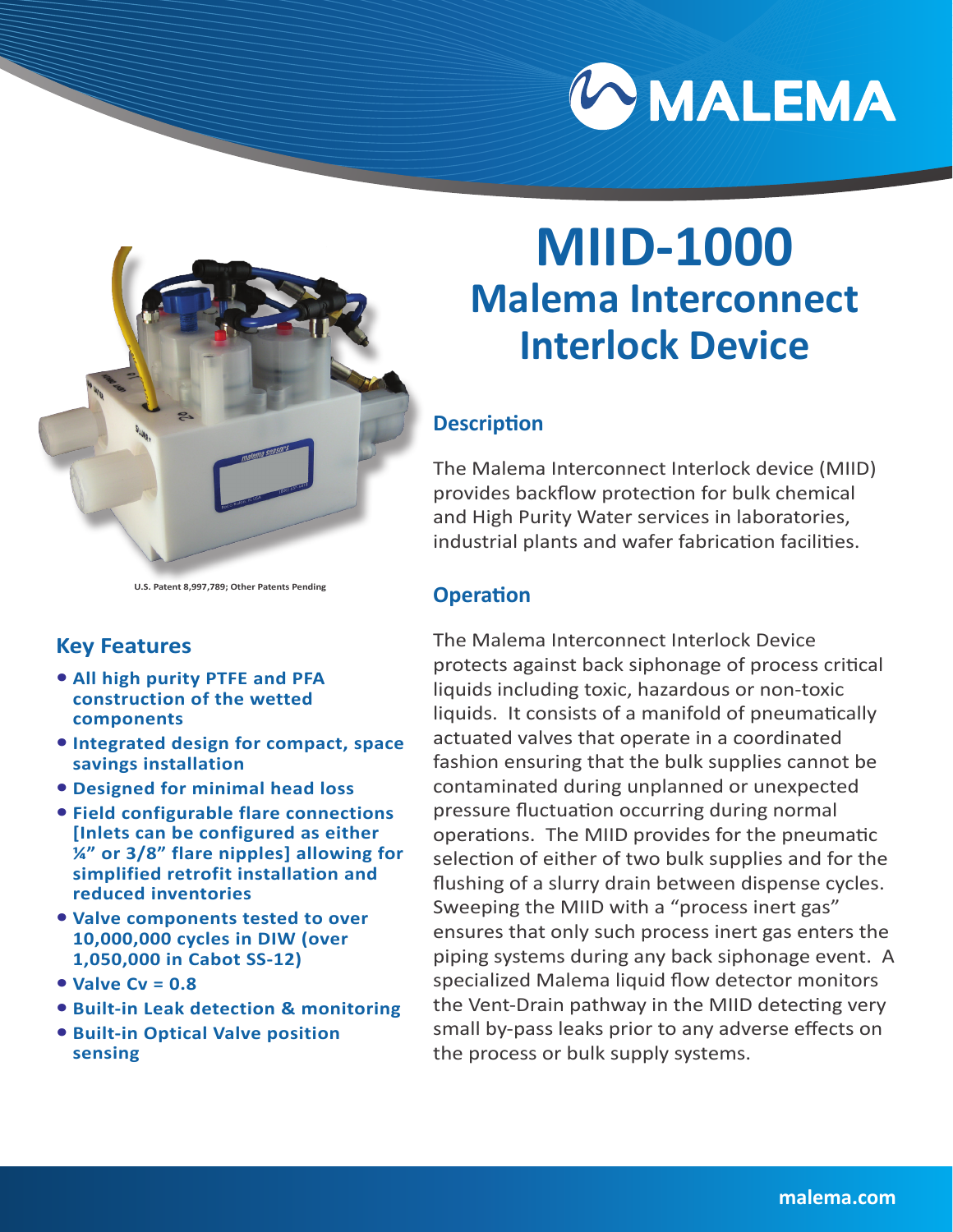# MIID-1000 Interlock Interconnect Device

# **Specifications**

| <b>Media Pressure</b>               | $0$ to 80 PSIG $0$ to 5.5 Bar                               |
|-------------------------------------|-------------------------------------------------------------|
| <b>Pneumatic Actuation Pressure</b> | 60 to 120 PSIG 4.1 to 8.3 Bar                               |
| Media Temperature                   | O°F to 266°F (excluding phase changes)                      |
|                                     | $-17.7^{\circ}$ C to 130 $^{\circ}$ C                       |
| Ambient Temperature                 | O°F to 150°F (no freezing liquids)                          |
|                                     | $-17.7^{\circ}$ C to 65.5° C                                |
|                                     | Mount the MIID horizontally with the Drain Outlet facing UP |
| Mounting                            | Two(2) 10-32 screws required but,<br>not provided           |
| <b>Pneumatic Control Interface</b>  | 10-32 UNF-2B (M5)                                           |
| <b>Electrical Interface</b>         | 24 VDC, 0.1 A max                                           |
| Critical Valve Characteristic       | $Cv = 0.8$                                                  |

### **Dimensions**

| <b>Inlets</b>                                   |                          |                   | Field Configurable as 1/4" or 3/8" Flare nipple |
|-------------------------------------------------|--------------------------|-------------------|-------------------------------------------------|
|                                                 | <b>POU Outlet</b>        | 1/4" Flare nipple |                                                 |
| <b>Outlets</b>                                  | <b>Vent-Drain Outlet</b> | 3/8" Flare nipple |                                                 |
|                                                 | Height                   | 5.50''            | 139.70 mm                                       |
| <b>Overall Dimensions</b><br>(each MIID block)  | Width                    | 3.75''            | 95.25 mm                                        |
|                                                 | Length                   | 6.50''            | 165.10 mm                                       |
|                                                 | Height                   | 5.50''            | 139.70 mm                                       |
| <b>Overall Dimension</b><br>(Three(3) MIID Kit) | Width                    | 11.25''           | 285.75 mm                                       |
|                                                 | Length                   | 6.50''            | 165.10 mm                                       |
|                                                 | Height                   | 2.75''            | 70.00 mm                                        |
| <b>Overall Dimensions</b><br>(PLC Module)       | Width                    | 3.68''            | 93.00 mm                                        |
|                                                 | Length                   | 6.31''            | 160.00 mm                                       |

# **Material Specifications**

| <b>Wetted Surfaces</b> | PFA & PTFE (modified)                                                                       |
|------------------------|---------------------------------------------------------------------------------------------|
| Non-Wetted Surfaces    | PFA, PVDF                                                                                   |
| <b>Other Materials</b> | Viton Seals, Halar Coated Stainless Steel, Stainless Steel,<br>Polypropylene, Nylon, Acetyl |